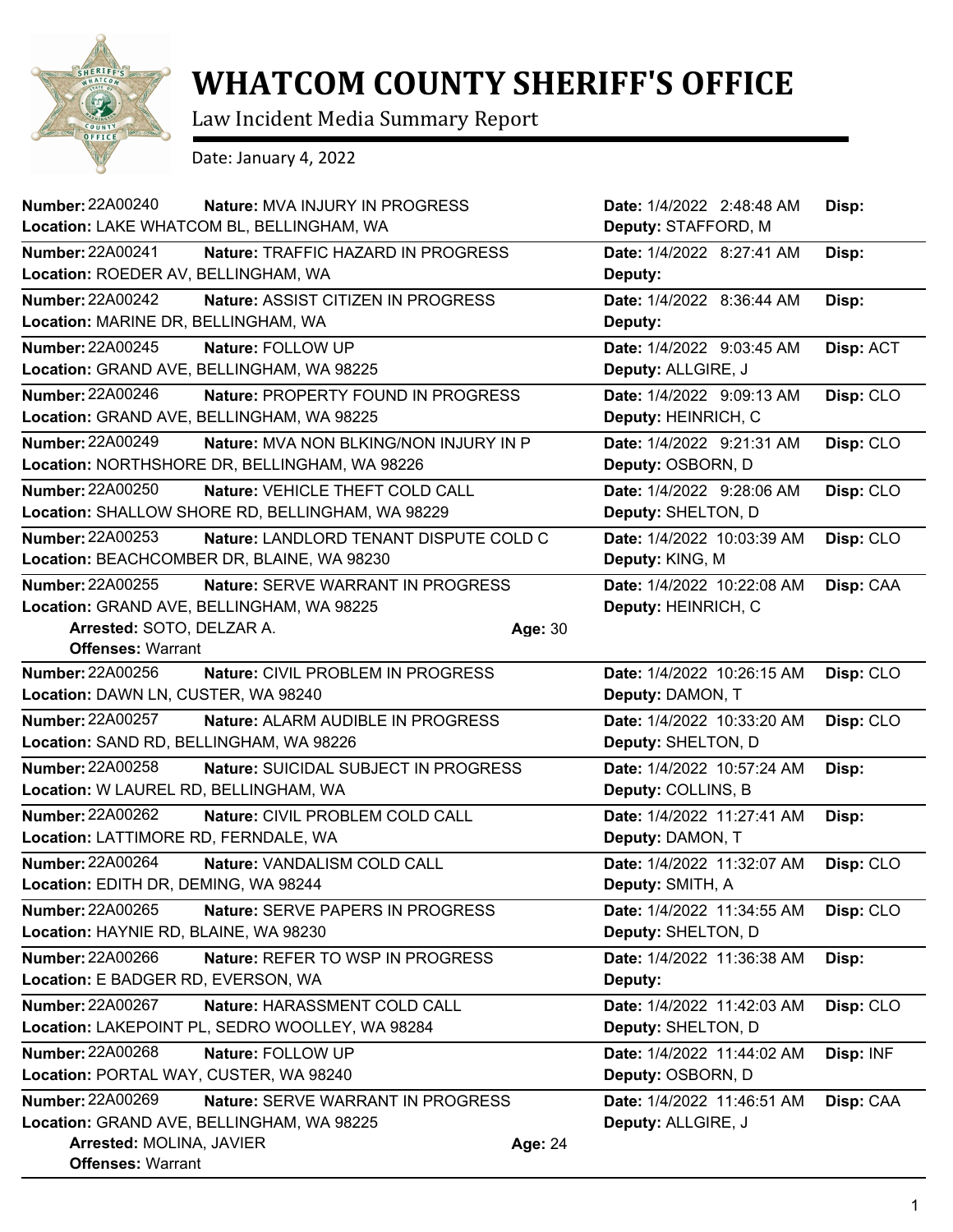| <b>Number: 22A00270</b><br>Nature: SUBJECT STOP                                                     | Date: 1/4/2022 11:52:08 AM | Disp: CLO |
|-----------------------------------------------------------------------------------------------------|----------------------------|-----------|
| Location: Whatcom County Fire Protection District 14 Station 2 Kendall, MAPLE FA Deputy: RATHBUN, R |                            |           |
| Number: 22A00271<br>Nature: ALARM SILENT IN PROGRESS                                                | Date: 1/4/2022 11:52:40 AM | Disp:     |
| Location: ELDER RD, FERNDALE, WA                                                                    | Deputy: SHELTON, D         |           |
| <b>Number: 22A00272</b><br>Nature: WATCH FOR IN PROGRESS                                            | Date: 1/4/2022 11:55:37 AM | Disp:     |
| Location: TURKINGTON RD, ACME, WA                                                                   | Deputy: SMITH, A           |           |
| <b>Number: 22A00273</b><br><b>Nature: ASSAULT SIMPLE IN PROGRESS</b>                                | Date: 1/4/2022 12:08:35 PM | Disp: CLO |
| Location: ENTERPRISE RD, FERNDALE, WA 98248                                                         | Deputy: SHELTON, D         |           |
| <b>Number: 22A00277</b><br>Nature: SUSPICIOUS PERSON IN PROGRESS                                    | Date: 1/4/2022 12:23:11 PM | Disp: CLO |
| Location: BLUEBELL CT & GOLDEN VALLEY DR, MAPLE FALLS, WA 98266                                     | Deputy: RATHBUN, R         |           |
| <b>Number: 22A00278</b><br><b>Nature: REFER TO WSP IN PROGRESS</b>                                  | Date: 1/4/2022 12:39:12 PM | Disp:     |
| Location: BEARD RD & GUIDE MERIDIAN, WA                                                             | Deputy:                    |           |
| <b>Number: 22A00279</b><br>Nature: REFER TO WSP IN PROGRESS                                         | Date: 1/4/2022 12:39:58 PM | Disp:     |
| Location: GUIDE MERIDIAN, LYNDEN, WA                                                                | Deputy: DAMON, T           |           |
| <b>Number: 22A00280</b><br>Nature: DOMESTIC VERBAL COLD CALL                                        | Date: 1/4/2022 12:43:45 PM | Disp:     |
| Location: BAYSHORE DR, BLAINE, WA                                                                   | Deputy: KING, M            |           |
| Number: 22A00281<br>Nature: CASE NUMBER                                                             | Date: 1/4/2022 12:53:38 PM |           |
| Location: GRAND AV, BELLINGHAM, WA                                                                  | Deputy:                    | Disp:     |
| Number: 22A00282                                                                                    |                            |           |
| Nature: IMPOUND PRIVATE IN PROGRESS<br>Location: GUIDE MERIDIAN, BELLINGHAM, WA                     | Date: 1/4/2022 1:21:34 PM  | Disp:     |
|                                                                                                     | Deputy:                    |           |
| Number: 22A00284<br>Nature: MVA BLOCKING IN PROGRESS                                                | Date: 1/4/2022 2:52:49 PM  | Disp: CLO |
| Location: ANDERSON RD & BREEZE LOOP, BLAINE, WA 98230                                               | Deputy: OSBORN, D          |           |
| Number: 22A00285<br>Nature: SUSPICIOUS PERSON IN PROGRESS                                           | Date: 1/4/2022 2:53:24 PM  | Disp:     |
| Location: CREASEY RD, CUSTER, WA                                                                    | Deputy: KING, M            |           |
| Number: 22A00286<br>Nature: REFER TO WSP IN PROGRESS                                                | Date: 1/4/2022 2:57:03 PM  | Disp:     |
| Location: SB I5 AT & MP 26, BELLINGHAM, WA                                                          | Deputy:                    |           |
| Number: 22A00287<br>Nature: DEATH INVESTIGATION IN PROGRES                                          | Date: 1/4/2022 3:01:35 PM  | Disp: CLO |
| Location: SHAMROCK RD, MAPLE FALLS, WA 98266                                                        | Deputy: RATHBUN, R         |           |
| Number: 22A00288<br>Nature: LITTERING COLD CALL                                                     | Date: 1/4/2022 3:02:52 PM  | Disp:     |
| <b>Location: W AXTON RD, BELLINGHAM, WA</b>                                                         | Deputy: WRIGHT, M          |           |
| <b>Number: 22A00289</b><br>Nature: TRAFFIC HAZARD IN PROGRESS                                       | Date: 1/4/2022 3:08:04 PM  | Disp: CLO |
| Location: OLD GUIDE RD, LYNDEN, WA 98264                                                            | Deputy: KARB, J            |           |
| <b>Number: 22A00291</b><br>Nature: FRAUD COLD CALL                                                  | Date: 1/4/2022 3:26:03 PM  | Disp:     |
| Location: FROBERG RD, LYNDEN, WA                                                                    | Deputy: THOMPSON, J        |           |
| <b>Number: 22A00292</b><br>Nature: THEFT COLD CALL                                                  | Date: 1/4/2022 2:42:52 PM  | Disp: CLO |
| Location: THOMAS RD, BELLINGHAM, WA 98226                                                           | Deputy: BOYD, M            |           |
| <b>Number: 22A00293</b><br>Nature: WELFARE CHECK IN PROGRESS                                        | Date: 1/4/2022 3:27:31 PM  | Disp: CLO |
| Location: E ALDER DR, SEDRO WOOLLEY, WA 98284                                                       | Deputy: WOOD, B            |           |
| <b>Number: 22A00294</b><br>Nature: WATCH FOR IN PROGRESS                                            | Date: 1/4/2022 3:42:23 PM  | Disp:     |
| Location: MARINE DR & BENNETT DR, BELLINGHAM, WA                                                    | Deputy:                    |           |
| Number: 22A00295<br>Nature: SERVE PAPERS IN PROGRESS                                                | Date: 1/4/2022 3:46:15 PM  | Disp: CLO |
| Location: PATRICK LN, BELLINGHAM, WA 98229                                                          | Deputy: WOOD, B            |           |
| Number: 22A00296<br>Nature: SUSPICIOUS VEHICLE IN PROGRESS                                          | Date: 1/4/2022 3:47:16 PM  | Disp:     |
| Location: UNICK RD, FERNDALE, WA                                                                    | Deputy: OSBORN, D          |           |
| <b>Number: 22A00297</b><br>Nature: BURGLARY COLD CALL                                               | Date: 1/4/2022 3:51:44 PM  | Disp: CLO |
| Location: ALM RD, EVERSON, WA 98247                                                                 | Deputy: ANDERS, J          |           |
| Number: 22A00298                                                                                    |                            |           |
| Nature: FRAUD COLD CALL<br>Location: CAGEY RD, BELLINGHAM, WA                                       | Date: 1/4/2022 4:04:44 PM  | Disp:     |
|                                                                                                     | Deputy:                    |           |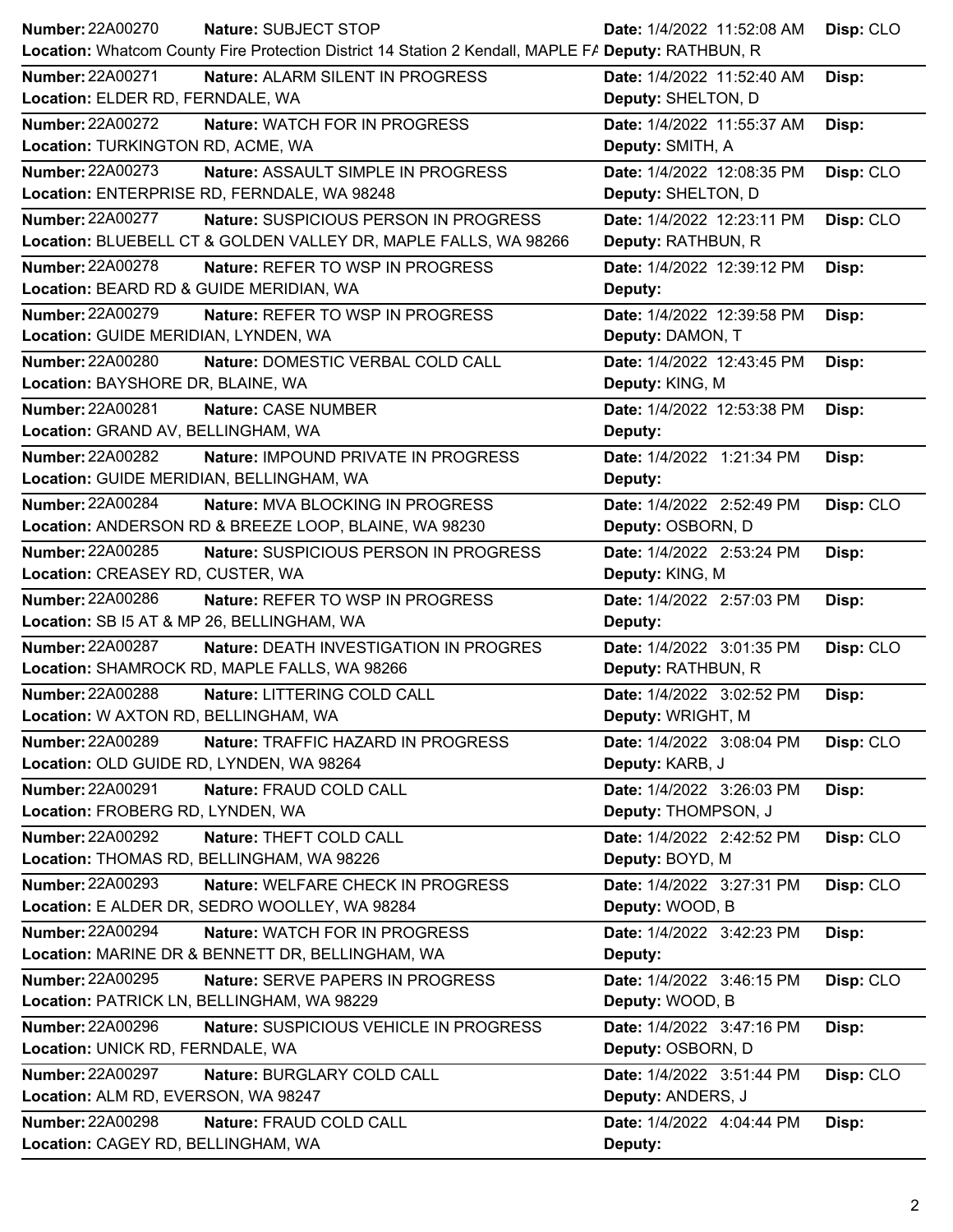| <b>Number: 22A00299</b>                                     | Disp: CLO                 |
|-------------------------------------------------------------|---------------------------|
| Nature: MISSING PERSON COLD CALL                            | Date: 1/4/2022 4:17:46 PM |
| Location: BELLINGER RD, BELLINGHAM, WA 98226                | Deputy: ANDERS, J         |
| <b>Number: 22A00301</b>                                     | Date: 1/4/2022 4:33:36 PM |
| Nature: CIVIL PROBLEM IN PROGRESS                           | Disp: CLO                 |
| Location: GUIDE MERIDIAN, LYNDEN, WA 98264                  | Deputy: KARB, J           |
| <b>Number: 22A00302</b>                                     | Date: 1/4/2022 4:49:38 PM |
| Nature: TRAFFIC HAZARD IN PROGRESS                          | Disp:                     |
| Location: PORTAL WA & BIRCH BAY LYNDEN RD, BLAINE, WA       | Deputy: OSBORN, D         |
| <b>Number: 22A00303</b>                                     | Date: 1/4/2022 4:58:12 PM |
| Nature: MVA INJURY IN PROGRESS                              | Disp:                     |
| Location: BIRCH BAY LYNDEN RD, LYNDEN, WA                   | Deputy: OSBORN, D         |
| <b>Number: 22A00304</b>                                     | Date: 1/4/2022 4:59:45 PM |
| Nature: WELFARE CHECK IN PROGRESS                           | Disp: CLO                 |
| Location: HIGHLAND DR, BLAINE, WA 98230                     | Deputy: KARB, J           |
| Number: 22A00305                                            | Date: 1/4/2022 5:15:57 PM |
| Nature: MVA BLOCKING IN PROGRESS                            | Disp:                     |
| Location: H STREET RD & BLACKTAIL LN, BLAINE, WA            | Deputy: OSBORN, D         |
| <b>Number: 22A00306</b>                                     | Date: 1/4/2022 5:20:24 PM |
| Nature: MVA NON BLKING/NON INJURY IN P                      | Disp:                     |
| Location: BIRCH BAY LYNDEN RD, FERNDALE, WA                 | Deputy: THOMPSON, J       |
| <b>Number: 22A00307</b>                                     | Date: 1/4/2022 5:22:30 PM |
| Nature: MVA NON BLKING/NON INJURY IN P                      | Disp:                     |
| Location: HAMPTON RD, LYNDEN, WA                            | Deputy:                   |
| <b>Number: 22A00308</b>                                     | Date: 1/4/2022 5:29:28 PM |
| Nature: MVA BLOCKING IN PROGRESS                            | Disp: CLO                 |
| Location: HANNEGAN RD, LYNDEN, WA 98264                     | Deputy: ASSINK, G         |
| <b>Number: 22A00309</b>                                     | Date: 1/4/2022 5:40:49 PM |
| Nature: Not available.                                      | Disp:                     |
| Location: BIRCH BAY LYNDEN RD & ENTERPRISE RD, FERNDALE, WA | Deputy:                   |
| <b>Number: 22A00310</b>                                     | Date: 1/4/2022 5:42:49 PM |
| <b>Nature: REFER TO WSP IN PROGRESS</b>                     | Disp:                     |
| Location: GUIDE MERIDIAN & AXTON RD, BELLINGHAM, WA         | Deputy: WRIGHT, M         |
| Number: 22A00311                                            | Date: 1/4/2022 5:45:30 PM |
| Nature: MVA NON BLKING/NON INJURY IN P                      | Disp: CLO                 |
| Location: BAY RD, BLAINE, WA 98230                          | Deputy: ASSINK, G         |
|                                                             |                           |
| Number: 22A00312                                            | Date: 1/4/2022 5:54:07 PM |
| Nature: MVA BLOCKING IN PROGRESS                            | Disp: CLO                 |
| Location: GUIDE MERIDIAN RD, BELLINGHAM, WA                 | Deputy: KARB, J           |
| Number: 22A00313                                            | Date: 1/4/2022 5:58:22 PM |
| Nature: MVA NON BLKING/NON INJURY IN P                      | Disp:                     |
| Location: BIRCH BAY LYNDEN RD & BOB HALL RD, LYNDEN, WA     | Deputy: THOMPSON, J       |
| <b>Number: 22A00314</b>                                     | Date: 1/4/2022 6:02:01 PM |
| Nature: TRAFFIC HAZARD IN PROGRESS                          | Disp:                     |
| Location: MOUNTAIN VIEW RD, FERNDALE, WA                    | Deputy:                   |
| Number: 22A00315                                            | Disp: CLO                 |
| Nature: MVA INJURY IN PROGRESS                              | Date: 1/4/2022 6:09:41 PM |
| Location: HANNEGAN RD & E SMITH RD, BELLINGHAM, WA 98226    | Deputy: ANDERS, J         |
| Number: 22A00316                                            | Date: 1/4/2022 6:14:54 PM |
| Nature: REFER TO WSP IN PROGRESS                            | Disp:                     |
| Location: VALLEY HW & MT BAKER HW, DEMING, WA               | Deputy: OSBORN, D         |
| Number: 22A00317                                            | Date: 1/4/2022 6:20:23 PM |
| Nature: THEFT COLD CALL                                     | Disp:                     |
| Location: BIRCH BAY LYNDEN RD, BLAINE, WA                   | Deputy:                   |
| Number: 22A00318                                            | Date: 1/4/2022 6:20:10 PM |
| Nature: SECURITY CHECK IN PROGRESS                          | Disp: CLO                 |
| Location: NORTHWEST DR, BELLINGHAM, WA 98226                | Deputy: LAUGHLIN, B       |
| Number: 22A00319                                            | Date: 1/4/2022 6:18:44 PM |
| Nature: ASSIST CITIZEN IN PROGRESS                          | Disp: CLO                 |
| Location: SLATER RD, BELLINGHAM, WA 98226                   | Deputy: WOOD, B           |
| <b>Number: 22A00320</b>                                     | Date: 1/4/2022 6:32:49 PM |
| Nature: REFER TO WSP IN PROGRESS                            | Disp:                     |
| Location: EVERSON GOSHEN RD & POLE RD, EVERSON, WA          | Deputy:                   |
| <b>Number: 22A00321</b>                                     | Disp: CLO                 |
| Nature: MVA NON BLKING/NON INJURY IN P                      | Date: 1/4/2022 6:34:03 PM |
| Location: W POLE RD, FERNDALE, WA 98248                     | Deputy: KARB, J           |
| <b>Number: 22A00322</b>                                     | Date: 1/4/2022 6:36:04 PM |
| Nature: MVA NON BLKING/NON INJURY IN P                      | Disp:                     |
| Location: N ENTERPRISE RD & WILLEYS LAKE RD, FERNDALE, WA   | Deputy: THOMPSON, J       |
| <b>Number: 22A00323</b>                                     | Date: 1/4/2022 6:37:14 PM |
| <b>Nature: MVA INJURY IN PROGRESS</b>                       | Disp:                     |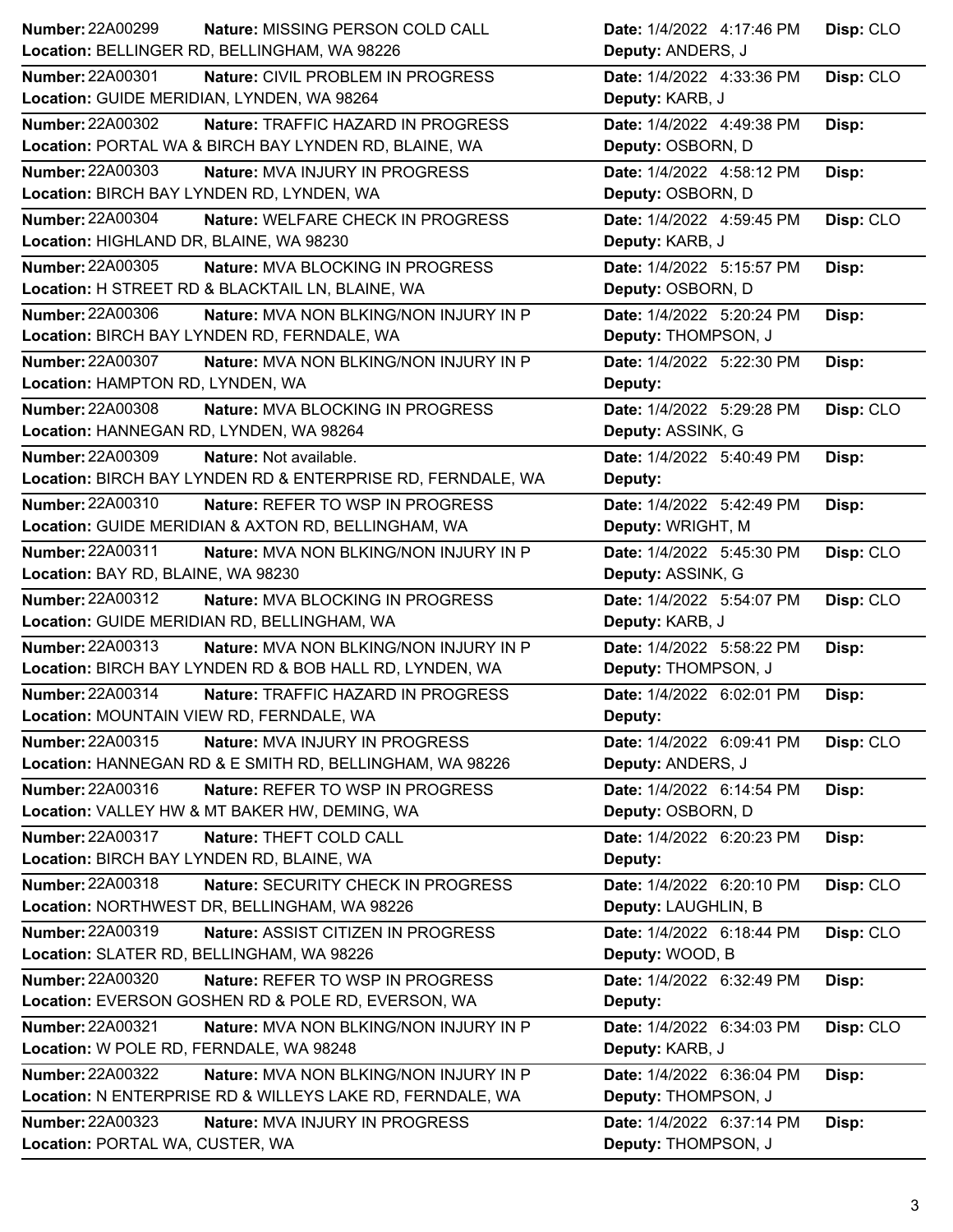| <b>Number: 22A00324</b><br><b>Nature: MVA NON BLKING/NON INJURY IN P</b> | Date: 1/4/2022 6:38:21 PM<br>Disp:     |  |
|--------------------------------------------------------------------------|----------------------------------------|--|
| Location: N ENTERPRISE RD & WILLEYS LAKE RD, FERNDALE, WA                | Deputy:                                |  |
| <b>Number: 22A00325</b><br><b>Nature: MVA NON BLKING/NON INJURY IN P</b> | Date: 1/4/2022 6:38:55 PM<br>Disp:     |  |
| Location: PORTAL WA & ROGER RD, BLAINE, WA                               | Deputy: THOMPSON, J                    |  |
| <b>Number: 22A00326</b><br>Nature: MVA NON BLKING/NON INJURY IN P        | Date: 1/4/2022 6:47:57 PM<br>Disp: CLO |  |
| Location: ABBOTT RD, LYNDEN, WA 98264                                    | Deputy: KARB, J                        |  |
| <b>Number: 22A00327</b><br>Nature: HANGUP (911) IN PROGRESS              | Date: 1/4/2022 6:49:57 PM<br>Disp:     |  |
| Location: WEIDKAMP RD & BADGER RD, LYNDEN, WA                            | Deputy:                                |  |
| <b>Number: 22A00328</b><br>Nature: MVA NON BLKING/NON INJURY IN P        | Date: 1/4/2022 6:57:04 PM<br>Disp:     |  |
| Location: PORTAL WA & BIRCH BAY LYNDEN RD, BLAINE, WA                    | Deputy: WRIGHT, M                      |  |
| <b>Number: 22A00329</b><br>Nature: ALARM AUDIBLE IN PROGRESS             | Date: 1/4/2022 6:59:24 PM<br>Disp:     |  |
| Location: W SMITH RD, BELLINGHAM, WA                                     | Deputy: TADDONIO, M                    |  |
| <b>Number: 22A00330</b><br>Nature: MVA NON BLKING/NON INJURY IN P        | Date: 1/4/2022 7:03:42 PM<br>Disp: UNF |  |
| Location: KLINE RD, BELLINGHAM, WA 98226                                 | Deputy: ANDERS, J                      |  |
| <b>Number: 22A00331</b><br>Nature: SERVE PAPERS IN PROGRESS              | Date: 1/4/2022 7:16:11 PM<br>Disp: CLO |  |
| Location: MARALEE LN, BELLINGHAM, WA 98226                               | Deputy: LAUGHLIN, B                    |  |
| <b>Number: 22A00332</b><br><b>Nature: MVA INJURY IN PROGRESS</b>         | Date: 1/4/2022 7:24:11 PM<br>Disp: CLO |  |
| Location: HANNEGAN RD & E SMITH RD, BELLINGHAM, WA 98226                 | Deputy: ANDERS, J                      |  |
| Number: 22A00333<br>Nature: ALARM AUDIBLE IN PROGRESS                    | Date: 1/4/2022 7:26:27 PM<br>Disp:     |  |
| Location: GUIDE MERIDIAN, LYNDEN, WA                                     | Deputy:                                |  |
| <b>Number: 22A00334</b><br>Nature: HANGUP (911) IN PROGRESS              | Date: 1/4/2022 7:30:37 PM<br>Disp:     |  |
| Location: HANNEGAN RD, BELLINGHAM, WA                                    | Deputy:                                |  |
| Number: 22A00335<br>Nature: TRAFFIC HAZARD IN PROGRESS                   | Disp: CLO<br>Date: 1/4/2022 7:31:20 PM |  |
| Location: H STREET RD & DELTA LINE RD, BLAINE, WA 98230                  | Deputy: HESTER, C                      |  |
|                                                                          |                                        |  |
| Number: 22A00336<br>Nature: MUSIC IN PROGRESS IN PROGRESS                | Date: 1/4/2022 7:32:52 PM<br>Disp:     |  |
| Location: TERRILL DR, BLAINE, WA                                         | Deputy: THOMPSON, J                    |  |
| <b>Number: 22A00337</b><br>Nature: HANGUP (911) IN PROGRESS              | Date: 1/4/2022 7:48:10 PM<br>Disp:     |  |
| Location: HOLLYWOOD AV, BELLINGHAM, WA                                   | Deputy:                                |  |
| Number: 22A00338<br>Nature: FOLLOW UP                                    | Date: 1/4/2022 7:48:25 PM<br>Disp:     |  |
| Location: GUIDE MERIDIAN, LYNDEN, WA                                     | Deputy:                                |  |
| Number: 22A00339<br>Nature: MVA NON BLKING/NON INJURY IN P               | Disp: CLO<br>Date: 1/4/2022 7:51:33 PM |  |
| Location: LOOMIS TRAIL RD, BLAINE, WA 98230                              | Deputy: KARB, J                        |  |
| Number: 22A00340<br>Nature: REFER TO WSP IN PROGRESS                     | Date: 1/4/2022 8:04:25 PM<br>Disp:     |  |
| Location: SB I5 AT & MP 26, WA                                           | Deputy:                                |  |
| Number: 22A00341<br><b>Nature: MVA NON BLKING/NON INJURY IN P</b>        | Disp: CLO<br>Date: 1/4/2022 8:07:46 PM |  |
| Location: PORTAL WAY & LOOMIS TRAIL RD, BLAINE, WA 98230                 | Deputy: ASSINK, G                      |  |
| <b>Number: 22A00342</b><br>Nature: MVA NON BLKING/NON INJURY IN P        | Date: 1/4/2022 8:21:58 PM<br>Disp:     |  |
| Location: HANNEGAN RD & SMITH RD, BELLINGHAM, WA                         | Deputy:                                |  |
| Number: 22A00343<br>Nature: HOT ROD COLD CALL                            | Date: 1/4/2022 8:56:23 PM<br>Disp:     |  |
| Location: BROWN RD & VISTA DR, FERNDALE, WA                              | Deputy: OSBORN, D                      |  |
| <b>Number: 22A00344</b><br><b>Nature: MVA INJURY IN PROGRESS</b>         | Date: 1/4/2022 9:06:05 PM<br>Disp: CLO |  |
| Location: BIRCH BAY LYNDEN RD & KICKERVILLE RD, BLAINE, WA 98230         | Deputy: HESTER, C                      |  |
| <b>Number: 22A00345</b><br>Nature: LANDLORD TENANT DISPUTE COLD C        | Date: 1/4/2022 9:12:23 PM<br>Disp: CLO |  |
| Location: GUIDE MERIDIAN, LYNDEN, WA                                     | Deputy: NYHUS, J                       |  |
| <b>Number: 22A00346</b><br><b>Nature: WELFARE CHECK IN PROGRESS</b>      | Disp: CLO<br>Date: 1/4/2022 9:17:49 PM |  |
| Location: HARBORVIEW RD, BLAINE, WA 98230                                | Deputy: HESTER, C                      |  |
| <b>Number: 22A00348</b><br>Nature: SUICIDAL SUBJECT IN PROGRESS          | Disp: CLO<br>Date: 1/4/2022 9:17:19 PM |  |